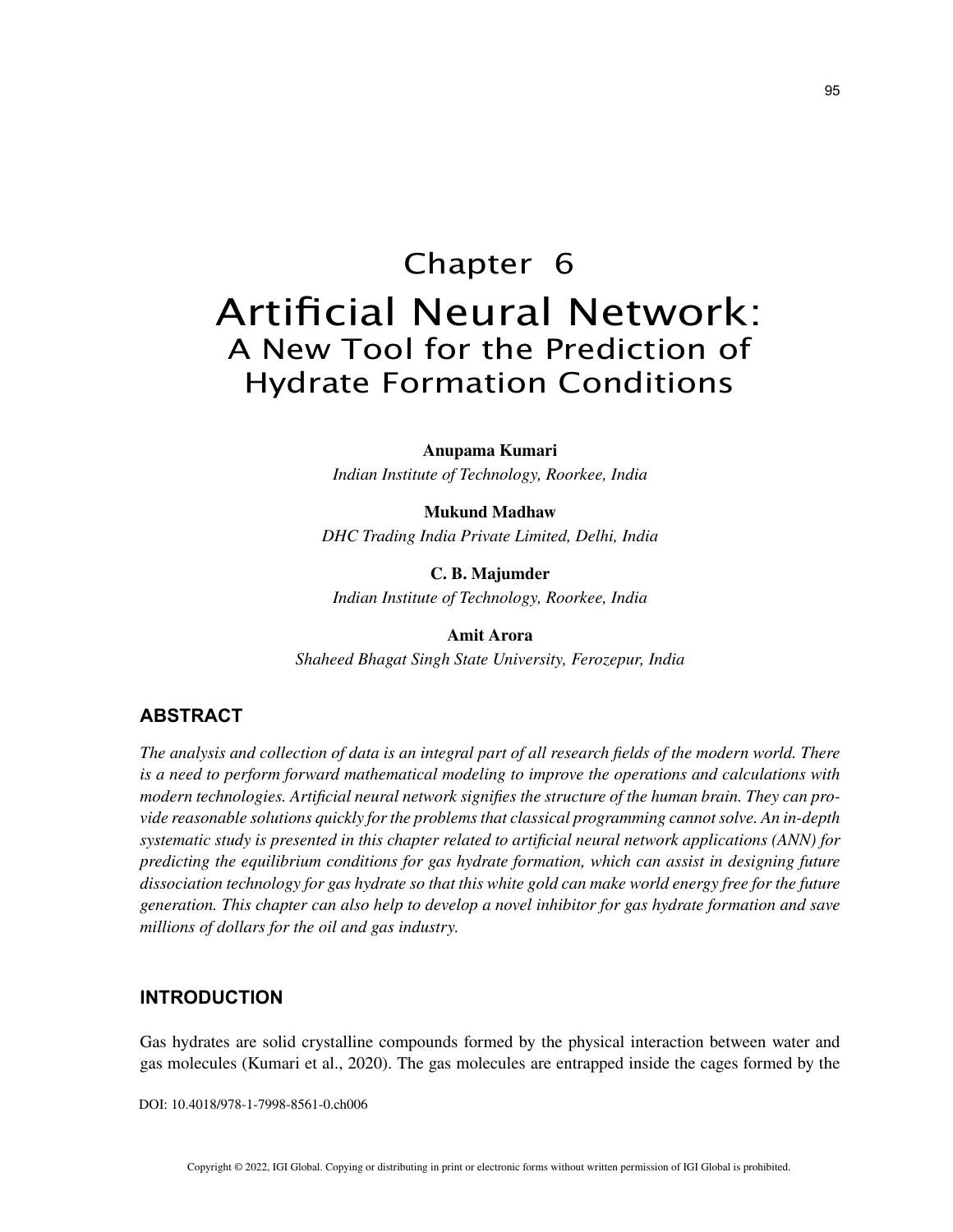hydrogen-bonded water molecules. The gas hydrates can be formed as methane  $(CH_4)$ , ethane  $(C_2H_6)$ , propane (C<sub>3</sub>H<sub>8</sub>), and carbon dioxide (CO<sub>2</sub>), as well as nitrogen (N<sub>2</sub>), hydrogen sulfide (H<sub>2</sub>S), and natural gas (Kumari et al., 2020). At low temperatures and high pressures, the gas molecules, usually methane, react with water molecules and form the gas hydrates. Hydrates can be found within deep-water permafrost and oceanic regions. Each gas hydrate volume can contain 184 volumes of gas at STP; hence, hydrates can be considered a potential unconventional energy source. The volume of gas recovered from hydrate reservoirs is about ten times the volume of all known retrievable gas in the whole world. Hence, this makes gas hydrate reservoirs a future energy source to fulfill the world's future energy requirements. Gas hydrate can be formed at approximately 300-800 m water depth depending upon the local temperature of bottom water (E. Dendy Sloan & Koh, 1998; Max et al., 2005; Kumari et al., 2021). Most of the Gas hydrates are formed with methane gas; hence it is termed methane hydrates. The methane gas present in the onshore and offshore gas hydrate reservoir is 3000 times larger than the methane gas present in the atmosphere. Hence, the rapid release of methane gas from gas hydrate could significantly impact the atmosphere's composition and can affect the global climate. Methane gas could release slowly in the atmosphere to oxidize carbon dioxide by the chemical and microbial processes. The methane gas released in the atmosphere should react with the hydroxyl radicals in ten years approximately. Hence, the role of methane gas hydrate in global climate change depends on the release rate of methane gas from gas hydrates, which is primarily unknown. An example of the slow release of methane gas from oceanic sediments is in the Gulf of Mexico, and the rapid release of methane gas is in the Blake Ridge (Kvenvolden, 1999).

The natural gas hydrate can form three types of structure: cubic structure I and II (sI, sII), and hexagonal structure H (sH). sI structured hydrate is formed with the guest molecules (methane, ethane, carbon dioxide) of diameters between 4.2 and 6 Å. The guest molecules of diameters less than 4.2 Å (nitrogen and hydrogen) and diameters between 6 to 7 Å (Propane or isobutane) can form sII structures. When the guest molecules of larger diameter between 7 to 9  $\AA$  (iso-pentane or neohexene) are mixed with methane, hydrogen sulfide, or nitrogen, then they will form sH structures (Koh et al., 2009). Based on the geologic and reservoir conditions, the natural reservoirs of gas hydrates are classified into three classes. Class 1 type contains a hydrate layer followed by a two-phase zone of mobile gas and water. Class 2 type consists of a hydrate layer followed by one phase zone of mobile water. Class 3 type consists of a hydrate layer with the absence of underlying zones of mobile fluids (Moridis et al., 2009; Xu & Li, 2015). Three main methods are available for the dissociation of gas hydrates: thermal stimulation, depressurization and chemical injection. In the depressurization method, hydrate is dissociating after decreasing the pressure and this method needs a mobile or permeable fluid zone to produce the gas from the gas hydrates. In the thermal stimulation method, the additional equipment and costs for the injection of hot water or steam are required for the gas hydrate dissociation. Chemical injection requires the insertion of inhibitors such as salts and alcohols and leads to a rapid rate of dissociation and rupturing of the reservoirs (S. H. Khan et al., 2020). The production efficiency of these dissociation methods is affected because of some drawbacks. The depressurization method is favorable for the widespread gas hydrate deposits in a closure. The efficiency of the thermal stimulation method is low due to the high heat loss and high energy consumption. The chemical injection method is not suitable for the ocean area and it is very expensive and creates environmental pollution. Due to these drawbacks, there is a requirement to develop new dissociation techniques for gas hydrates that will be safe and economical (Amit Arora, 2015; Arora et al., 2015).